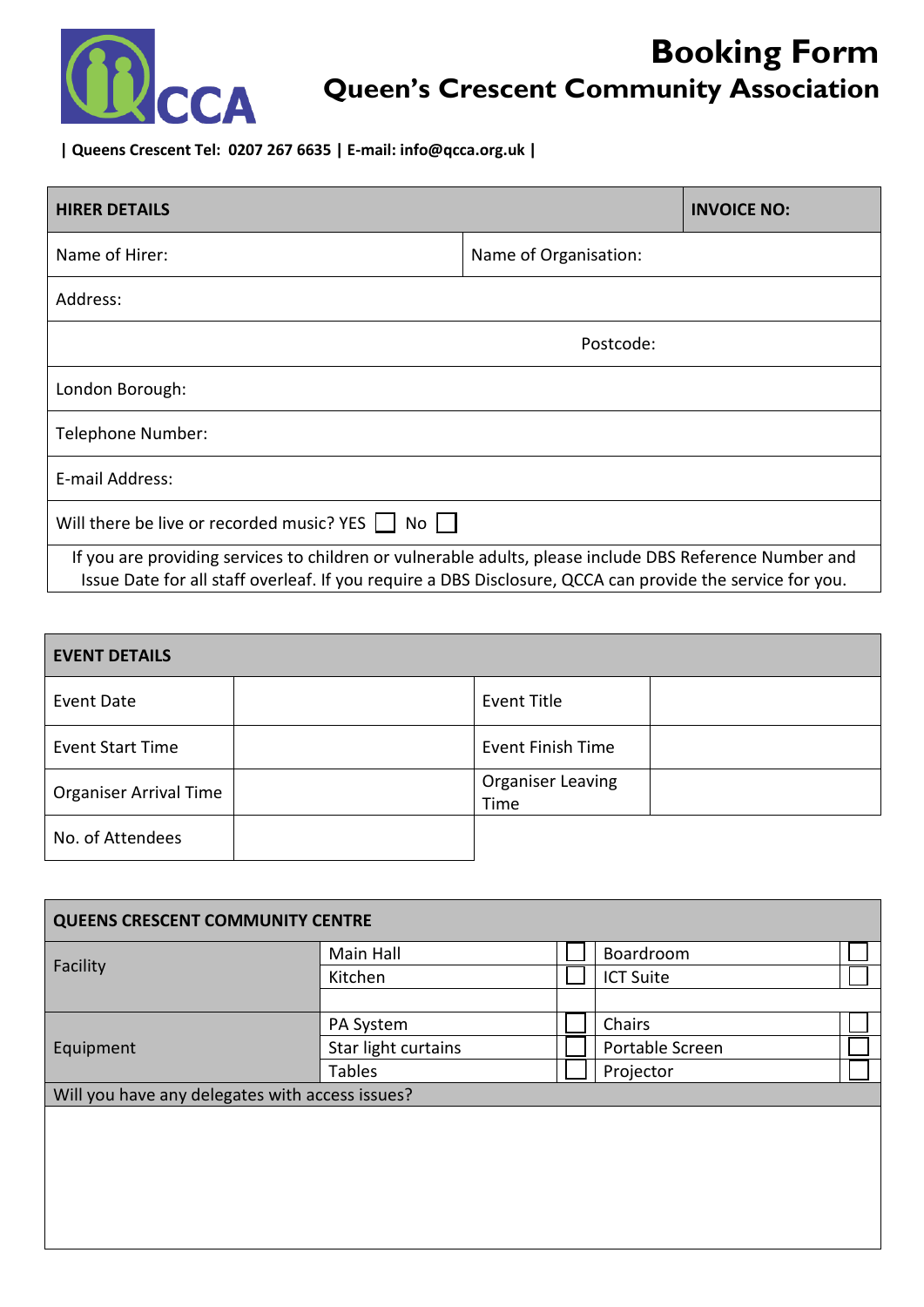| THE DOME (WEEKDAY BOOKINGS ONLY) |                                                 |  |                                       |  |  |
|----------------------------------|-------------------------------------------------|--|---------------------------------------|--|--|
| Facility                         | Sports Hall                                     |  | <b>Upstairs Hall</b>                  |  |  |
|                                  | Kitchen                                         |  | Kitchen With no cooking<br>facilities |  |  |
|                                  | Changing room<br>(Female/Male/Disable access)   |  | <b>IT Room</b>                        |  |  |
|                                  | Music Studio                                    |  | Gym                                   |  |  |
|                                  | PA System                                       |  | Chairs                                |  |  |
| Equipment                        | Microphones (2 available)                       |  | Portable Screen                       |  |  |
|                                  | <b>Tables</b>                                   |  | Projector                             |  |  |
|                                  | Will you have any delegates with access issues? |  |                                       |  |  |
|                                  |                                                 |  |                                       |  |  |
|                                  |                                                 |  |                                       |  |  |
|                                  |                                                 |  |                                       |  |  |
|                                  |                                                 |  |                                       |  |  |

| <b>PEGGY JAY CENTRE</b>                         |                                             |  |        |  |
|-------------------------------------------------|---------------------------------------------|--|--------|--|
| Facility                                        | Kitchen *no cooking facilities<br>available |  |        |  |
| Equipment                                       | <b>Tables</b>                               |  | Chairs |  |
| Will you have any delegates with access issues? |                                             |  |        |  |
|                                                 |                                             |  |        |  |
|                                                 |                                             |  |        |  |
|                                                 |                                             |  |        |  |
|                                                 |                                             |  |        |  |

| <b>Bank Details if you intend to pay by BAC's</b> |  |  |  |  |
|---------------------------------------------------|--|--|--|--|
| Sort Code                                         |  |  |  |  |
| Account Number                                    |  |  |  |  |

This Booking Form incorporates the terms & conditions overleaf. Upon signing this form the Hirer are deemed to have read, understood and agreed to the terms and conditions. Failing to do so will result in cancellation of the booking and forfeit of all payments.

| Signature: | Date: |
|------------|-------|
|------------|-------|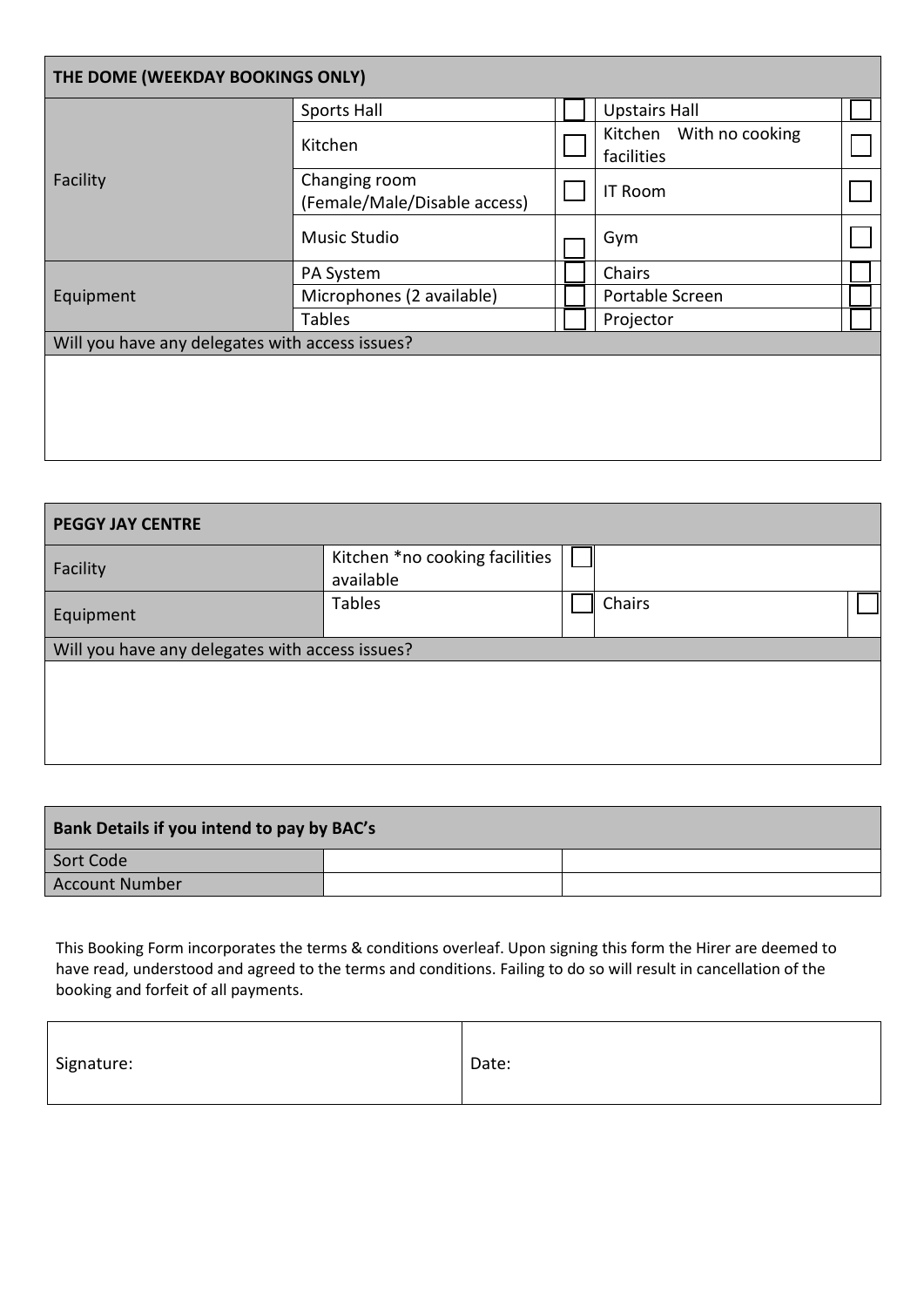| FOR OFFICE USE ONLY : Please only tick & sign if payments have been reconciled |                                                                                              |                                                             |              |  |
|--------------------------------------------------------------------------------|----------------------------------------------------------------------------------------------|-------------------------------------------------------------|--------------|--|
| <b>DEPOSIT:</b>                                                                | Facility                                                                                     | Equipment                                                   |              |  |
| <b>PAYMENT RECEIVED BY:</b>                                                    | BAC's:                                                                                       | Cash:                                                       | Credit Card: |  |
| <b>DATE RECEIVED DEPOSIT:</b>                                                  |                                                                                              |                                                             |              |  |
| <b>HIRE FEE:</b>                                                               | Rate £<br>Rate £                                                                             | x (Number of Hours)<br>$\equiv$<br>x (Number of Hours)<br>Ξ |              |  |
|                                                                                | Discount applied:                                                                            |                                                             |              |  |
| <b>EQUIPMENT CHARGES:</b>                                                      | Kitchen fixed fee<br>PA System fixed fee<br>Projector fixed fee<br><b>Starlight Curtains</b> |                                                             |              |  |
|                                                                                | Discount applied:                                                                            |                                                             |              |  |
| <b>TOTAL:</b>                                                                  |                                                                                              |                                                             |              |  |
| <b>PAYMENT RECEIVED BY:</b>                                                    | BAC's:                                                                                       | Cash:                                                       | Credit Card: |  |
| <b>SIGNED BY FOH</b>                                                           |                                                                                              | <b>SINGED BY FINANCE</b><br><b>OFFICER</b>                  |              |  |
| <b>DATE</b>                                                                    |                                                                                              | <b>DATE</b>                                                 |              |  |

for the hourly rates please go to our website: www.qcca.org.uk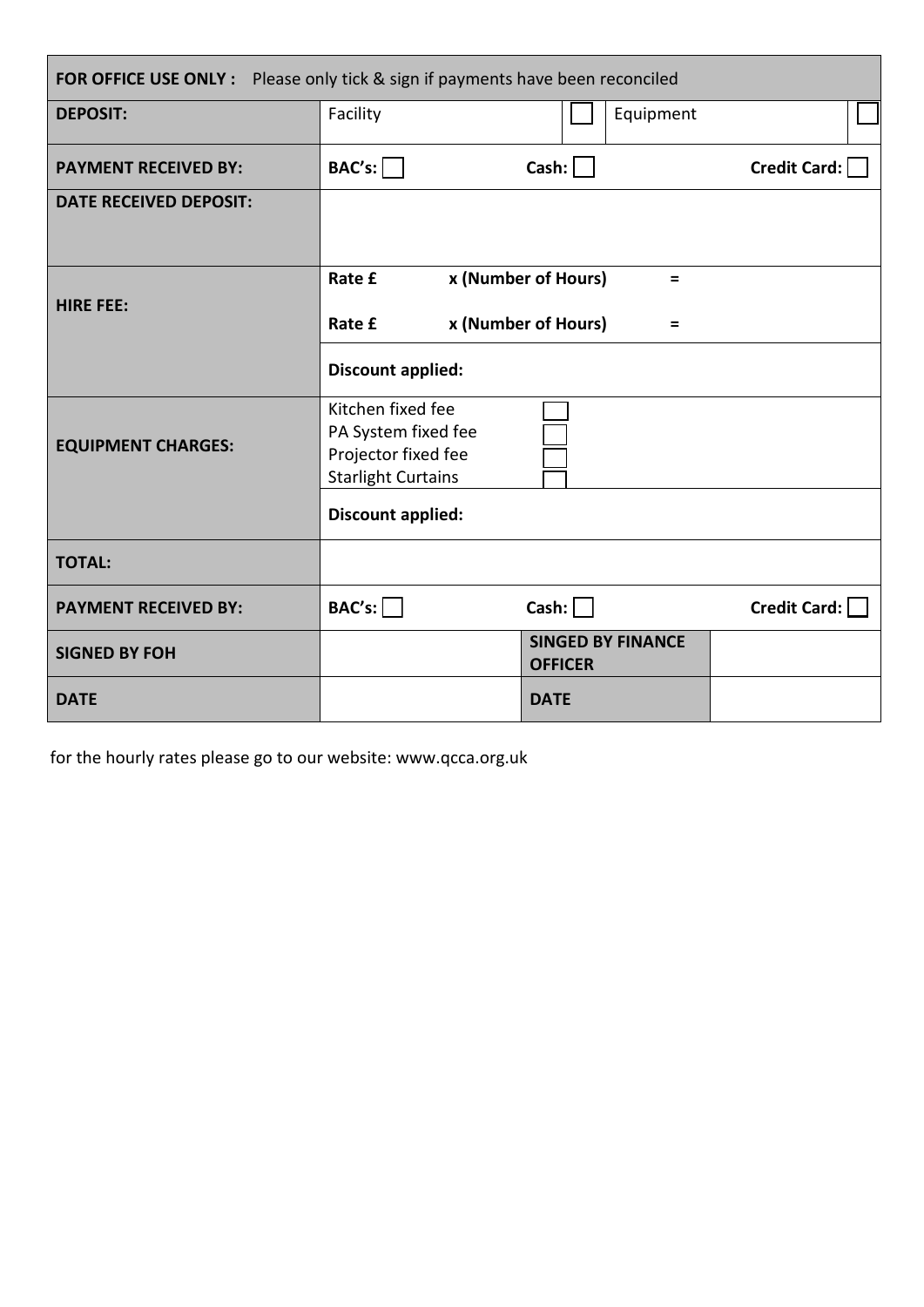

# **Hire terms & conditions**

Queen's Crescent Community Association

**Definitions:** Queen's Crescent Community Centre, The Dome and Peggy Jay Centre hereinafter will be called the "Hired Facilities". QCCA Ltd will be referred to as "we/us/our" and The Hirer will be referred to as "You"

### **1. General**

# **The basic rule is that the room and facilities should be left as they were found.**

- Receipt of the signed Booking Form confirms that you accept these terms and conditions
- We reserve the right to refuse any booking, cancel the booking anytime or refuse to open the centre if the proposed hire is in breach of our terms & conditions or company policies
- We do not warrant that the premises are suitable for the type of function being undertaken
- The terms and conditions and charges contained herein may vary from time to time

#### **2. Hire Conduct**

- You are required to conduct and manage the function in a proper, orderly and lawful manner.
- You shall not permit any act that may harm the reputation of QCCA Ltd, including nuisance to local residents.
- We reserve the right to cease an event or remove any persons from the premises if their behaviour is considered inappropriate.
- Sound levels should be kept at a reasonable level and we reserve the right to control them if required.
- You should ensure that their guests leave at the specified time and are respectful of local residents.
- Smoking is not permitted in any part of the hired facilities.
- Selling alcohol on the hired premises and directly outside is strictly prohibited.
- Consuming alcohol directly outside is strictly prohibited
- The provision, supply or use of illegal substances in or around the hired premises is strictly prohibited.
- Not to allow barbecues at the premises.
- No bouncy castles allowed in the premises.

**Breach of the above could lead to immediate cancellation of the event, forfeit of the deposit and the hire fees and potential police involvement.**

- **3. Bookings & Payment**
- The minimum length of hire for QCCC & The Dome is 1 hour and for the Peggy Jay Centre 3 hours
- **The booking is only confirmed**:
	- o On receipt of a completed Booking Form
	- o On receipt of a £200 deposit
- The balance needs to be clear **14 days** before the date of the event
- If the balance is not cleared **14 days** before the date of the event it will be cancelled and the deposit will be retained.
- On-Going bookings require four weeks hire fees paid in advance
- If the function extends beyond the booking period, additional charges will be applied in 30 minute increments
- All bookings must end at 11pm
- All fees are on a hourly basis
- Payments are taken using SquareUp, payments can be taken by credit card, debit card, BAC's or cash (as a last resort)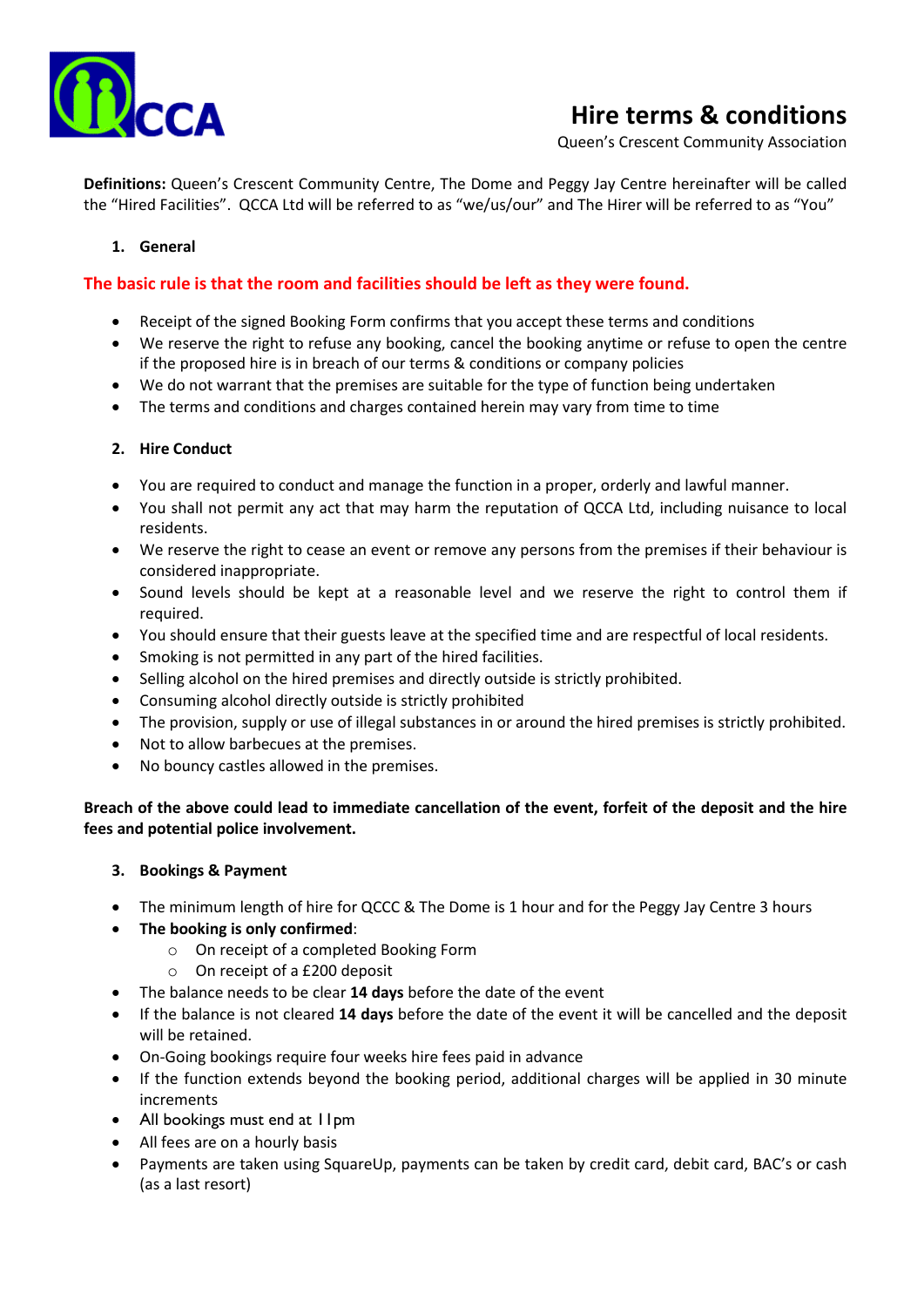# **4. Refunds and Deposit**

Are processed the following week after we receive a satisfactory report from the Duty Officer supervising your event.

# Credit or debit card deposit

- It takes 2-7 business days to process a refund with SquareUp. Once the refund is processed and sent to customer's card issuing bank, it can take another 2-7 working days (depending on the bank's processing speeds) for the refund to post to your account. In total it can take 9-14 working days for you to receive your refund. Cash deposit
- Please make an appointment to obtain your cash deposit
- Bring with you your receipt BAC's deposit
- Please provide your account number and sort code on your booking form

# **5. Cancellation**

- Written notification must be received confirming that you wish to cancel the booking.
- On-going bookings require one month notice that the hire is to be cancelled.
- If the booking is cancelled **more than 30 days** prior to the hire date, all deposits and fees will be refunded minus a £50 cancellation fee. If the booking is cancelled **within 30 days** of the hire date the £200 deposit will be retained.
- Transfer of a confirmed booking to an alternate date will be considered as a separate new booking and you will remain liable for all charges due on the original booking.

#### **6. We hold the right to cancel any event under these circumstances**

- The premises being required for use as a Polling Station for a Parliamentary or Local Government election or by-election
- The premises becoming unfit for the use intended by the hirer
- An emergency requiring use of the premises as a shelter for the victims of flooding, snowstorm, fire, explosion or those at risk of these or similar disasters.
- An emergency meeting that is held by the community

# **7. Hire General**

- The time required for setting up and tidying, including all cleaning, must be included within the hire period.
- On arrival you are required to liaise with the Duty Officer. A member of our staff will be on duty at all times during the hire period. The Hirer must adhere to any instructions given by the Duty Officer.
- Guests attending the hire will not exceed the pre-agreed number.
- We reserve the right of entry at all times to any of the hired facilities. Only Staff employed by QCCA have the authority to allow entry.
- Any equipment, furniture made available by us for you to use should be returned in the condition they are given at the start of the hire.
- You will not affix or hang any object to any part of the hired facilities without our prior consent.
- You are responsible for any damage to the building or property in the areas under hire. If any damage occurs the Hirer undertakes to compensate us promptly upon request.
- Where applicable you will need to clean the Hired Facilities before the end of the hire.

# **8. Equipment**

• To use the Equipment in a proper manner and with all reasonable care and to operate the Equipment in accordance with any instructions issued for it.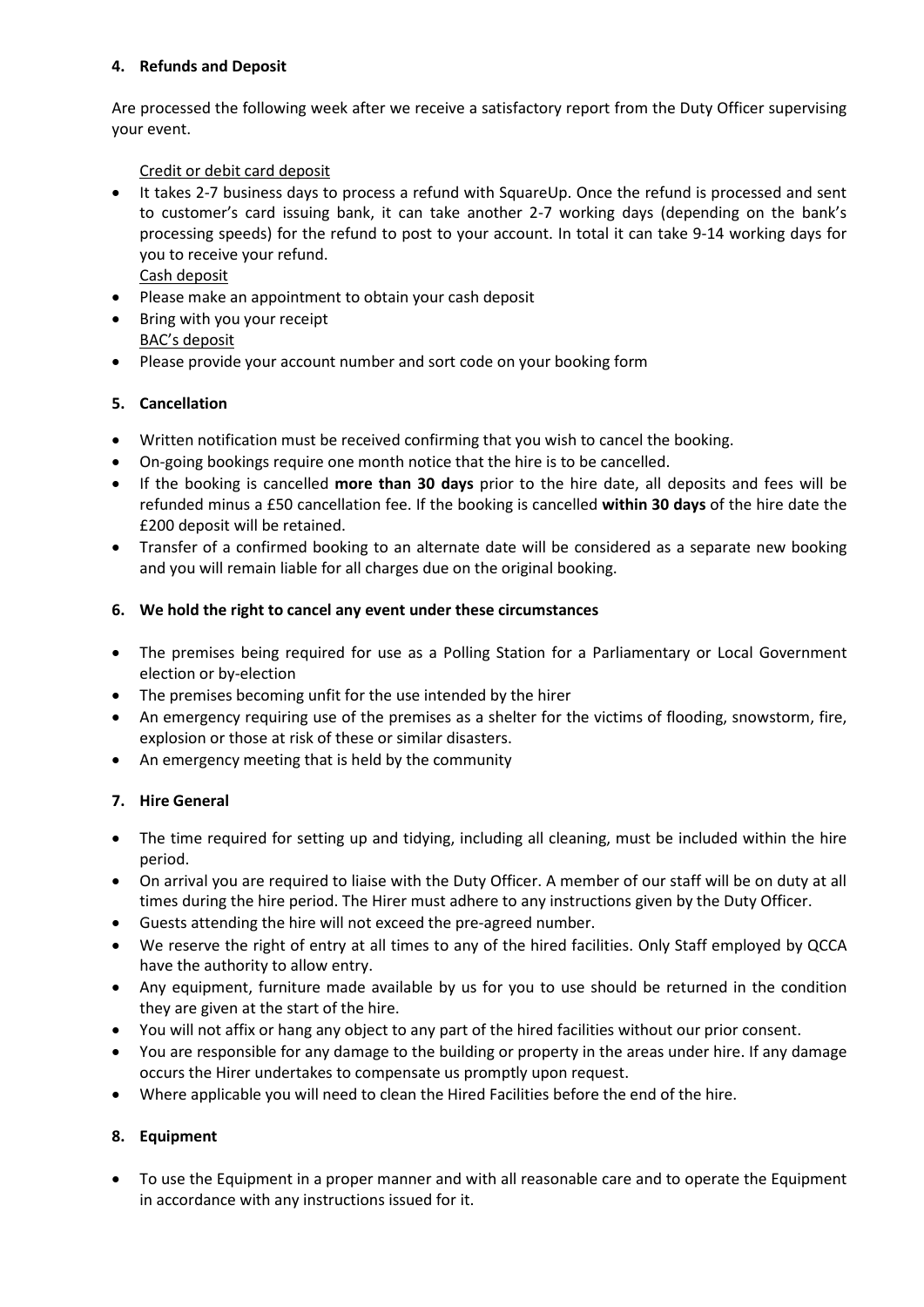- Not to use the Equipment for any purpose for which it was not designed or intended and not to interfere or tamper with it nor allow any other person to do so unless previously agreed in writing by QCCA Ltd
- Not to make any alterations, modifications or technical adjustments or make or attempt to make any repairs to the Equipment without the prior written consent of QCCA Ltd
- Not to obliterate, move or to deface or cover up any identification plates or marks affixed to the Equipment by the hirer/organiser
- Any damages to the Equipment will result in forfeit of deposit plus additional cost
- QCCA Ltd cannot be held responsible for any personal injury as a result of the use of the equipment.
- All equipment remaining the property of QCCA Ltd.

### **9. Alterations**

• No alterations or additions may be made to the premises nor may any fixtures be installed or placards, decorations or other articles be attached in any way to any part of the premises without the prior written approval by us.

#### **10. Health & Safety**

- It is your responsibility that the Hired Facilities' fire exits and escape routes are kept clear and unobstructed. You are responsible for the health & safety of your guests.
- A first aid box is located at reception in the event of any accidents.
- No changes to the structure or fixtures & fittings may be made to the Hired Facilities.
- The use of special effects, including smoke and dry ice machines, fireworks and live ammunition, are prohibited in all areas of the hired facilities at all times.
- No flammable liquids or other dangerous substances shall be brought onto the premises.

#### **11. Fire**

• All Hirers must make themselves, and any individuals using the premises as part of their Hire, aware of emergency escape routes and fire alarm procedures.

#### **12. Kitchen**

- No persons under the age of 18 years of age may enter the Kitchen at any time.
- We will not be responsible or liable for any loss or damage, including any loss or damage in connection with food-related illnesses, arising in relation to or as a result of any catering arranged or carried out by the Hirer at the event.
- That the sink and kitchen work surfaces are wiped down.
- That the microwave, stove and oven, if used, are wiped clean.
- That any perishable food and drink items belonging to Hirer are removed from the fridge/freezer.
- That the oven, stove and extractor fan are turned off, both on the units and at the wall switches
- That all small electrical items, e.g. the kettle and microwave are switched off.
- No food to be left behind in fridge/freezer, worktop or the sink it will be removed without any notice.

#### **13. Deliveries, Storage & Removal**

- You must advise us of any deliveries in advance and mark all deliveries with the name, date and venue of the function.
- All your items must be removed at the end of the function.
- We will not accept any responsibility for the damage or loss of goods left on the premises prior to, during, or after the function.

#### **14. Publicity & Insurance**

• The use of our name or logo on any promotional material is strictly forbidden